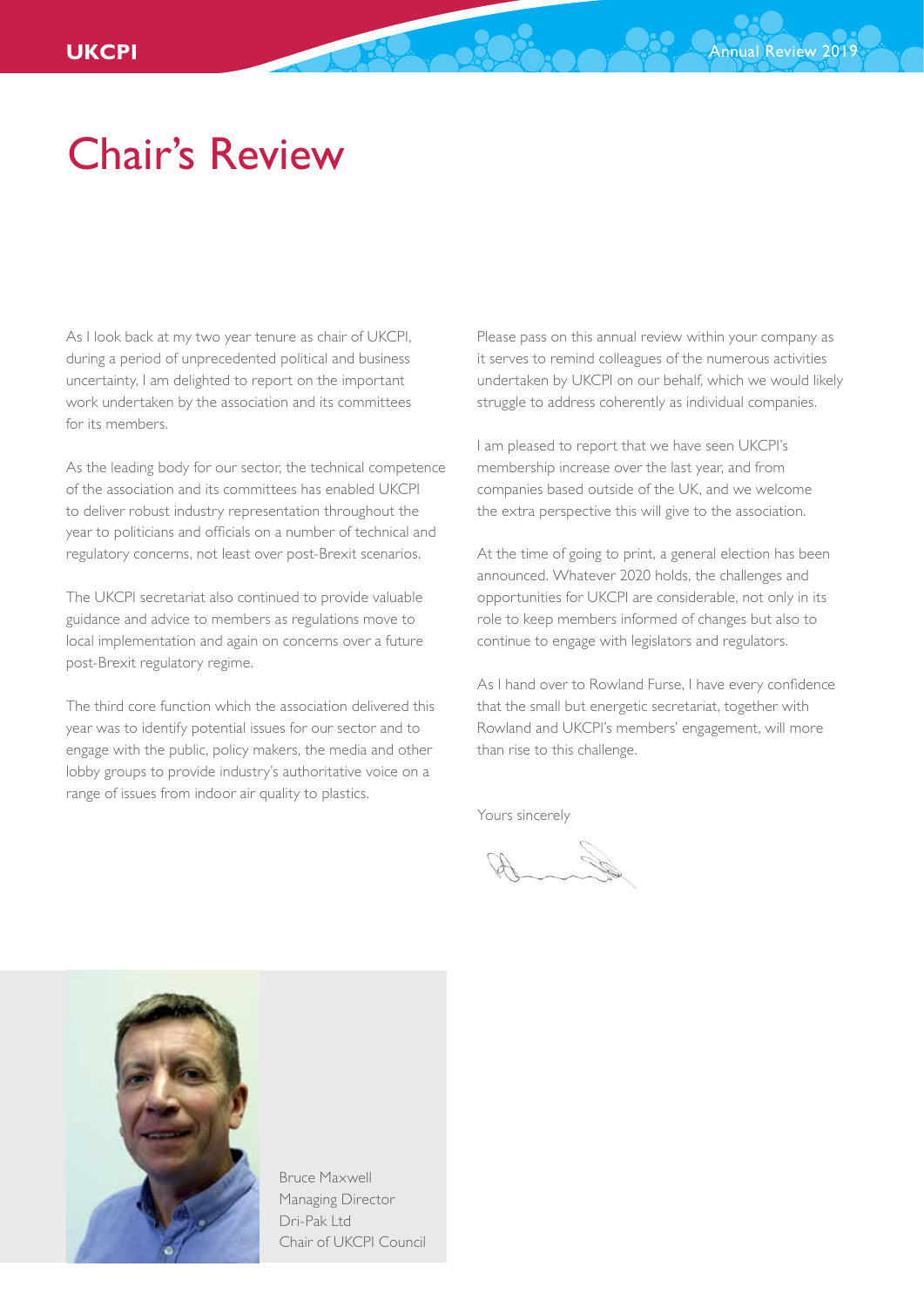# UKCPI Members 2019



151 Products Ltd ACDOPRO Ltd Airpure Bio-D Company Challs International Ltd Cleanity S.L. Christeyns Ltd Clorox Coventry Chemicals (trading as Mirius Global Hygiene Solutions) Dasic International Ltd Diversey Dri-Pak Ltd Ecolab Genencor Ltd Greyland Ltd Henkel Ltd John Drury & Co Lakeland Ltd Liquiform Ltd London Oils Ltd Milton Pharmaceutical Company MonoSol Nice-Pak International Ltd Organica (UK) Ltd Persan ES Procter & Gamble UK & Ireland PZ Cussons RB (UK) Robert McBride Group SC Johnson Selden Research Solent Packaging Star Brands Unilever UK & Ireland William Clements (Chemicals) Ltd Zep UK Ltd Zenith Hygiene Group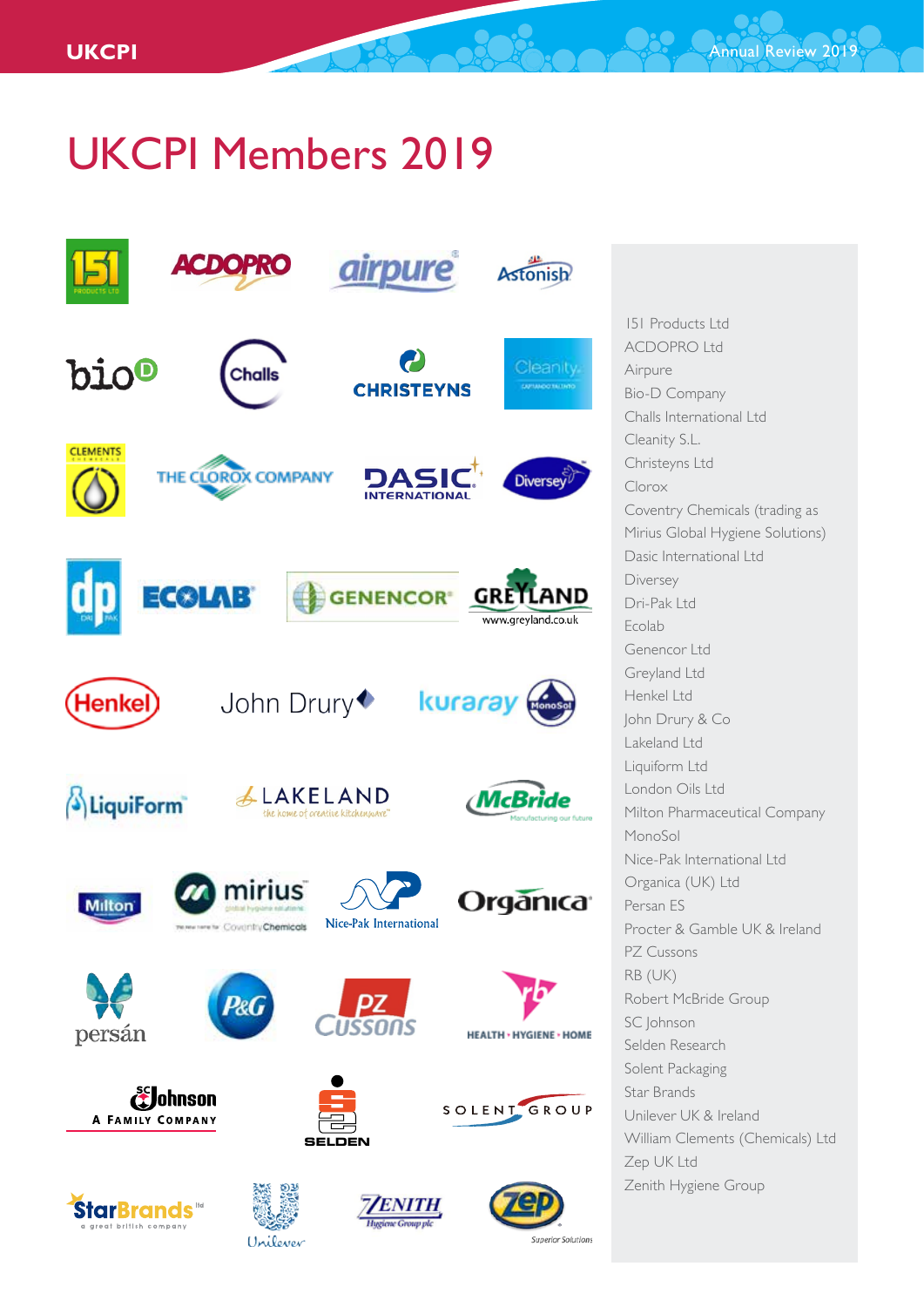*The ARC committee encompasses advocacy, regulatory and communications work. This allows for technical experts and advocacy and communications experts to sit together and gives UKCPI a strong basis on which to assess and then address a range of topics – some demonstrated below.*

## **Advocacy**

## Advocacy

UKCPI's value to its members is its access to and credibility with officials and policy makers. This often means UKCPI is asked to meet and contribute to Government thinking prior to initiatives being fully developed. Throughout 2019 UKCPI worked with a number of Government departments and stakeholder groups to promote members' interests.

### Brexit

UKCPI was one of the first trade associations to engage with officials in 2016 to understand the potential consequences of leaving the EU for members and then convey industry's concerns to Brexit officials from DExEU, Defra and BEIS. This early engagement has meant that UKCPI has become a key contact for officials when they are assessing the impact of various Brexit scenarios on industry. Officials have been regular attendees at UKCPI regional meetings and Council meetings and UKCPI continues to sit on various Government groups looking at the impact of Brexit on the sector.

## Indoor Air Quality

In January 2019 The Department for Food and Rural Affairs (Defra) published its Clean Air Strategy with proposals to address a range of emission sources from farming, industry, vehicles and domestic products including cleaning products. During the consultation period UKCPI had submitted the case that measures should be proportionate to the very low contribution that cleaning products have to indoor air quality, but that industry would use existing stewardship programs to communicate VOC content to consumers. UKCPI also argued against the use of additional labelling for VOC content on consumer safety grounds.

UKCPI has continued to meet with the Defra air quality team to ensure that future policy is based on sound data and risk assessments. Additionally, members of UKCPI will continue to help ensure that the UK Government's National Industrial Emissions Database is based on up-to date data and definitions.

#### Plastic

The debate around plastic ingredients, packaging, recycling, pollution and single use has continued in both the media as well as with Government policy initiatives. In 2019 UKCPI developed its first position paper on these various aspects on the cleaning and hygiene sector and also contributed to two Government consultations.

In response to the consultation on consistency of household and business recycling collections, UKCPI supported the industry position that improved recycling rates can be achieved by a focus on increased capture and improved quality of 'core materials'.

UKCPI responded to the consultation to reform the UK packaging producer responsibility system by arguing to adopt the proposed governance 'model 2', which establishes a not-for-profit organisation to oversee the whole recovery supply chain.

These positions were reflected in the Government's response published in July. UKCPI will continue to engage on these matters for the proposed introduction date of 2023.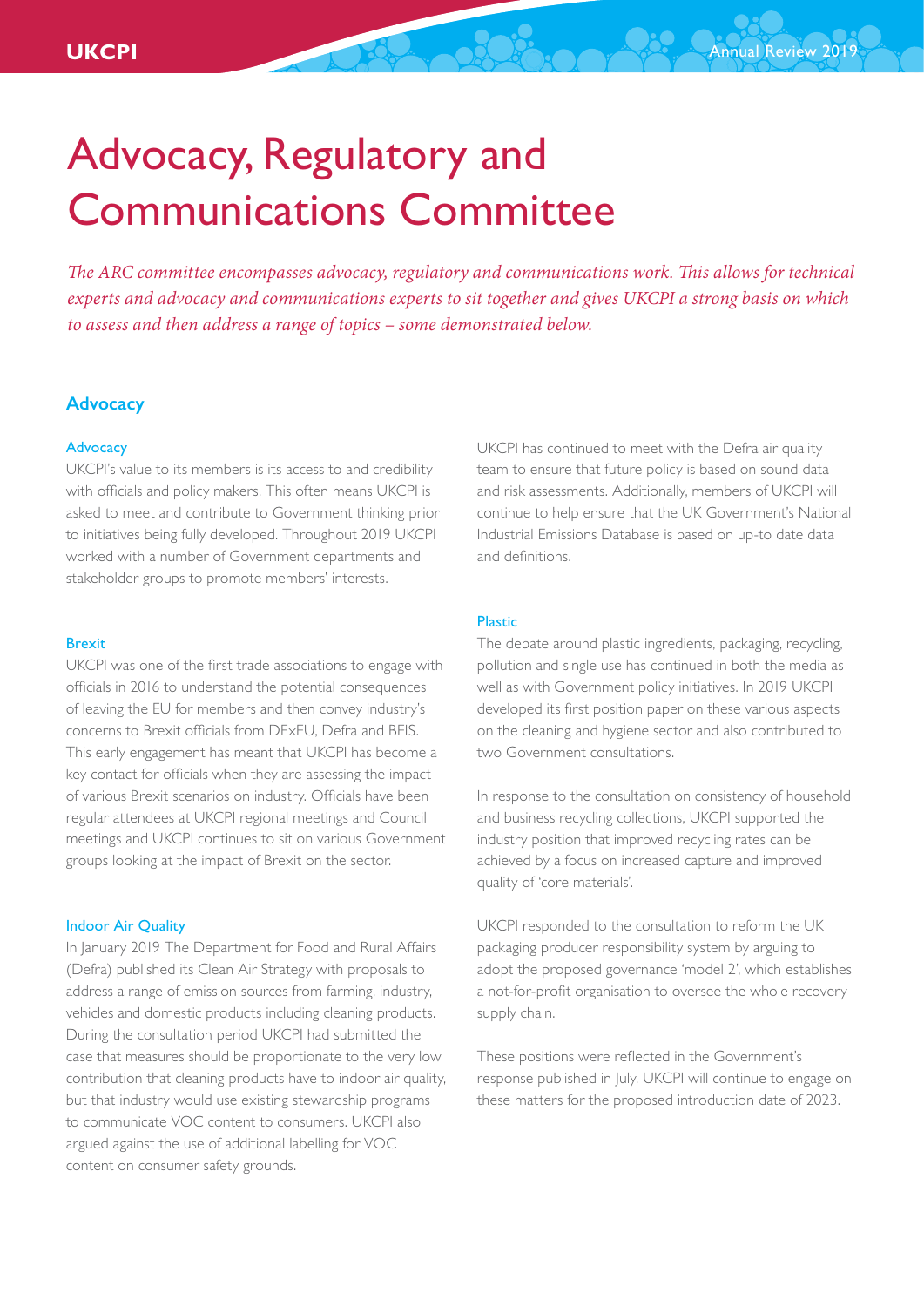## **Regulatory**

## Regulation on classification, labelling and packaging of substances and mixtures (CLP)



UKCPI kept its members up to date on the various adaptations to technical progress which were implemented into the CLP regulations. These updates to CLP (12th, 13th & 14th ATPs) covered the 6th & 7th revisions of GHS and

revised substance classifications. Future changes will be by delegated acts as a result of the "Lisbonisation" of the CLP Regulation. AISE successfully had their "keep out of reach of children" icon adopted by GHS (and hopefully CLP in future) for use all relevant product labels.

## Poison control centres and unique formula identifier

There have been ongoing discussions for a number of years regarding the harmonisation of the data that is submitted to the PCCs across Europe (e.g.: National Poison Information Service in the UK). UKCPI continues to be directly involved in discussions within the industry and the UK authorities, to help steer this issue appropriately for all involved.

#### 16-digit unique formula identifier

The regulation gives a phased implementation (it has been agreed to amend it and delay implementation until 2021) for a unique formula identifier to be shown on the product label. This will be a 16-digit (23-character) number, prefaced by "UFI", produced by the manufacturer using software available from the Commission.



It is intended for this reference number to be used in emergency situations by the PCCs to specifically and quickly identify the products' formulation when contacted by a member of the public or the medical profession. This should enable faster and more accurate diagnosis and treatment for the situation presented.

## Review of the Detergents Regulations

The European Commission has reviewed the effectiveness of the Detergent Regulations and the key findings were:

- Clarification scope of Regulation,
- Rules on refill sale of detergents,
- Prohibiting the use of some substances,
- Revise dosage information on the label,
- Streamline labelling information,
- Removal medical ingredient data sheet,
- Alignment provisions with Cosmetics Regulation,
- Clarifications overlap with Biocides Regulation,
- Guidance on enforcement & Central database on ingredients.

A further study on simplification of labelling and IT tools will begin before the end of the year and will run for 15 months, with results expected in 2021.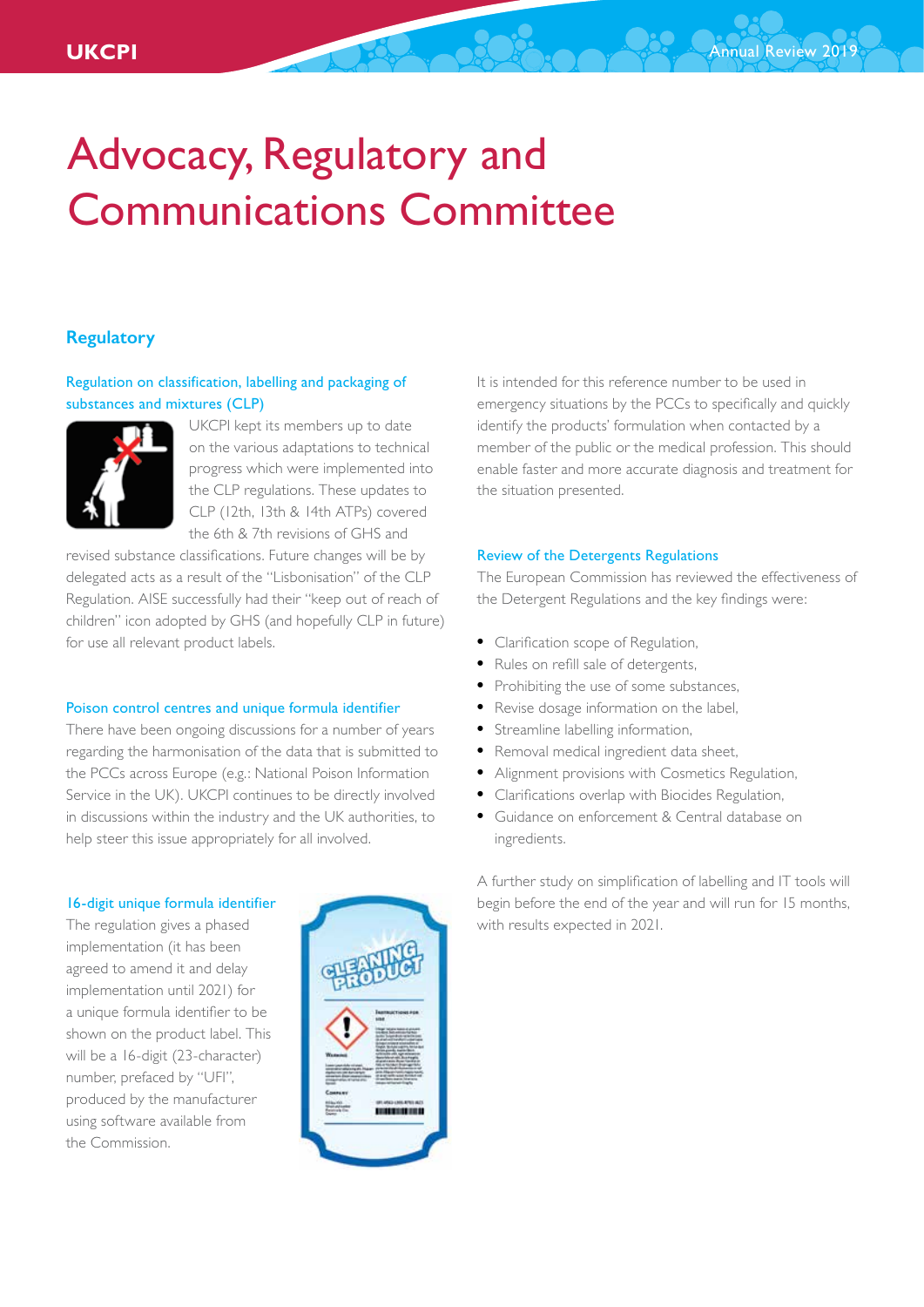## Biocidal products

UKCPI is represented on the AISE Biocides Working Group and provides UKCPI members with updates on progress with implementation of the BPR. During the last year, a number of active substances have been approved under product types relevant for our industry. Many UKCPI members are now working in earnest on product dossiers, because two-year submission deadlines are now defined for a wider number of active substances. UKCPI continued to work in partnership with the Irish Association, ICDA, liaising with the Pesticide Service in Ireland to try to address ongoing delays in the system for obtaining PCS numbers for products being placed on the market.

The guidance has been published on how potential endocrine disruptors will be reviewed and assessed during the evaluation stage of product dossiers. It is likely that this additional process will cause further delays to product authorisations and renewal of active substances.

### Concern over in-can preservatives

AISE is also working closely with the European Commission on the review of preservative (PT6), especially the isothiazolinones. Recent harmonised classifications have introduced extremely low specific concentration limits for labelling products as sensitisers. This is problematic since it effectively prevents the authorisation of certain products containing the preservative as a biocide. UKCPI kept the UK competent authorities up to date on the industry's concerns whilst AISE is working to ensure the decisions taken by the Commission and its experts are evidence-based and scientifically robust.

#### Professional Cleaning & Hygiene Sector

Mr Woodhead of Selden Research represented UKCPI on the Professional Cleaning & Hygiene Sector (PCHS) Steering Group and reported back to the Committee. This reinforces the importance of this sector to both associations.

## Other legislative areas / horizon monitoring

The UKCPI Advocacy, Regulatory & Communication Committee actively monitors other legislative areas, such as cosmetics, aerosols and perfumes, for issues that could influence our product categories.

To keep up to date on issues relevant to our industry, UKCPI regularly attends the DfT UN transport briefings, HSE GHS Stakeholders Group & Environment Agency Liaison Group meetings held throughout the year.

UKCPI Technical Manager Steven Stewart is in regular contact with technical managers in other industry trade associations. Furthermore our Director General, Philip Malpass, sits on the Alliance of Chemical Associations (ACA), which represents the majority of the UK chemicals industries as well as the Chemicals Stakeholder Forum run by Defra.

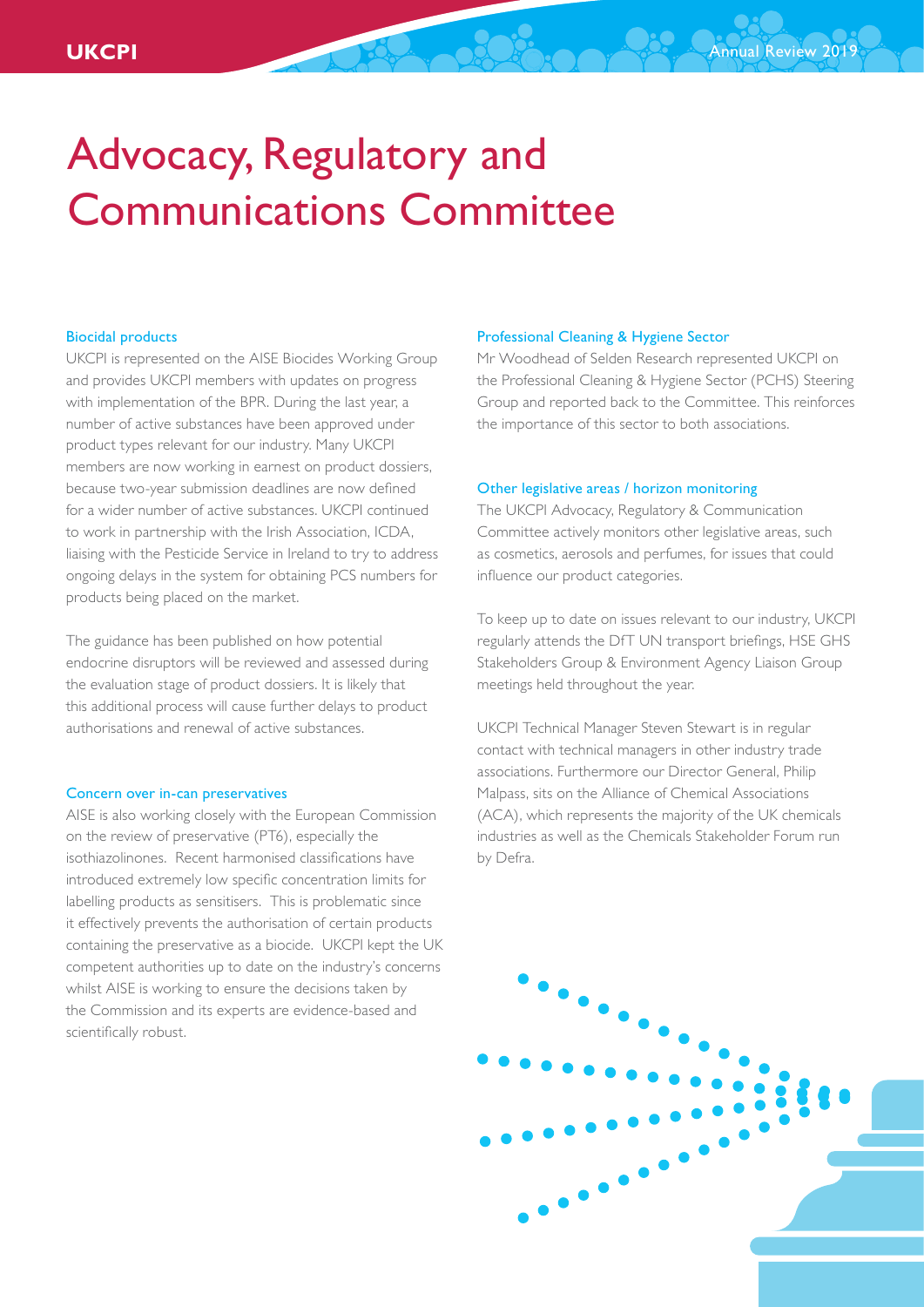## **Communications**

## Indoor Air

With Indoor Air Quality an increasing focus for the media this year, UKCPI worked with journalists to improve their understanding of the low contribution of cleaning products to indoor air pollution. The ARC committee also developed a detailed Q&A paper on cleaning with sprays and aerosols.

#### Plastic

Plastic-related issues continued to be raised with UKCPI throughout the year, including: microfibres released from clothing during laundry. The trend for refilling also took off this year, with a number of new refillable trigger sprays launched and trials of cleaning product refills in a few supermarkets.

#### Recycling awareness

UKCPI once again supported Recycle Week in September on social media, to raise awareness that cleaning product packaging can be recycled.

#### Brexit communication

In the first quarter of 2019, UKCPI launched an extra newsletter dedicated specifically to Brexit news, which kept members up to date with fast-moving developments in the run-up to the UK's expected exit date.

#### Pre-school safety project

UKCPI worked with The Child Accident Prevention Trust (CAPT) to develop a teaching resource to educate young children about safety around cleaning products, to be delivered by staff in early years settings such as nurseries and pre-schools. Material includes an illustrated story book, lesson plan, session plan and a fact sheet on cleaning products, explaining their benefits and the potential risks if misused by small children.

## **Advocacy, Regulatory & Communications Committee 2019**

Rowland Furse, Henkel (Chair) Helen Fenwick, Unilever UK & Ireland (Vice-Chair) Barrie Anderson, Nice-Pak International Amy Barker, SC Johnson Gosia Bilska-Pietrasiak, Star Brands Mick Cooper, PZ Cussons (UK) Rhian Eckley, Unilever UK & Ireland Jerome Gourbeault, RB Andrew Hill, Robert McBride Tony James, Consultant, ACDOPRO Kamila Josefacka, Coventry Chemicals (trading as Mirius Global Hygiene Solutions) Nancy Katsouli, Procter & Gamble UK & Ireland Rajnish Maharaj, Ecolab Stephen McKay, Greyland Helge Mueller, Diversey John Pickup, Consultant Carole Scott, Henkel Matt Wood, Coventry Chemicals (trading as Mirius Global Hygiene Solutions) Peter Woodhead, Selden Research Philip Malpass, UKCPI Charlotte Salter, UKCPI Steve Stewart, UKCPI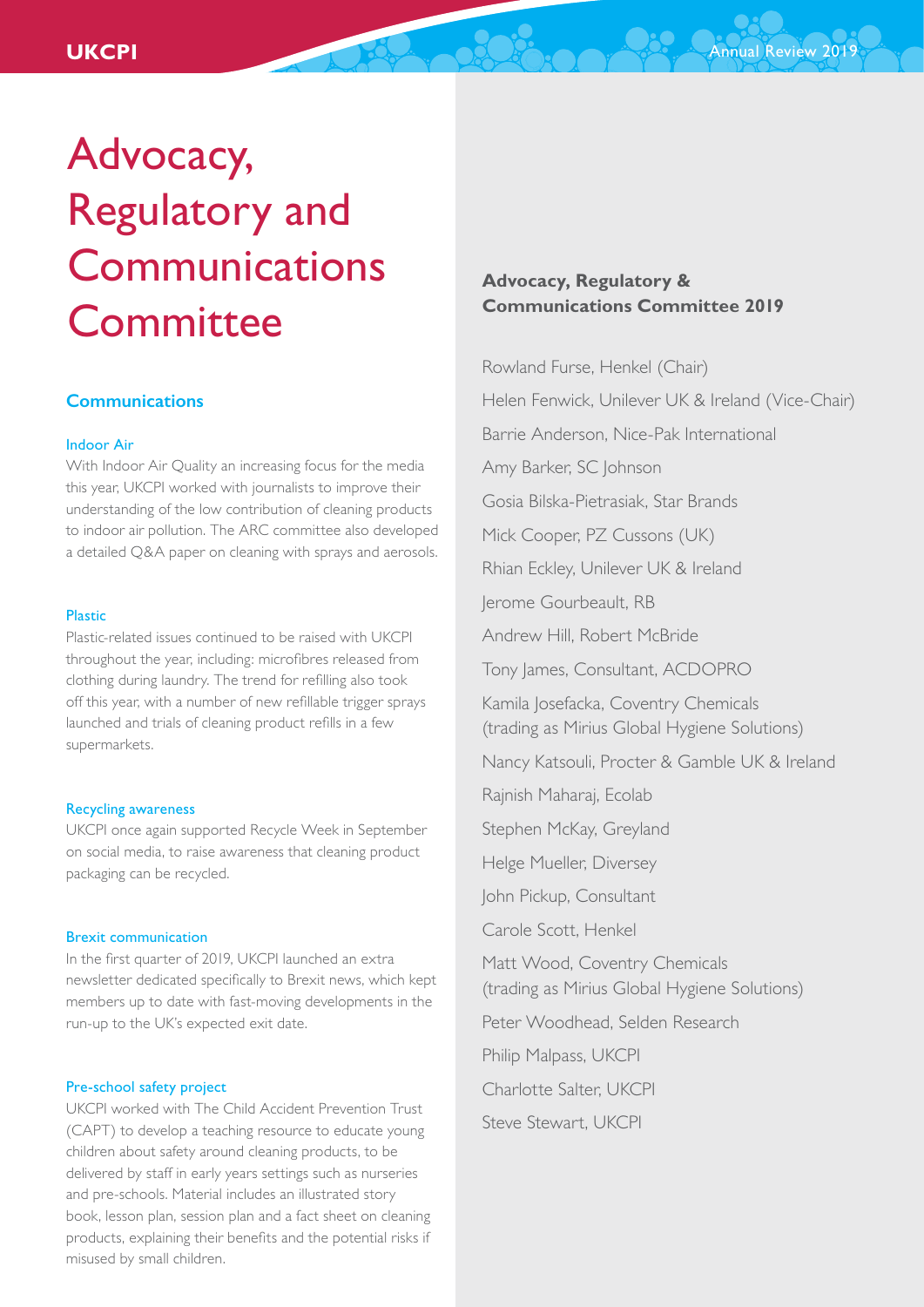

## Safety first – working with RoSPA

Work continued on the ongoing Take Action Today, Put Them Away campaign, which is run in partnership with the Royal Society for the Prevention of Accidents (RoSPA) to reduce the number of children harmed by accidental exposure to cleaning products.

The campaign has gone from strength to strength since its launch in 2013, and has now reached 13 areas and been delivered through more than 140 local partners.



This year there were local launches in Coventry and Solihull, which were identified as priority areas. This follows the scheme's success in other key areas of the UK, where over 300,000 families have been helped to prevent poisoning and eye injuries.

The rolling programme provides risk assessment tools and materials, which equip both professionals and consumers with knowledge to ensure they could recognise potential dangers. The key educational element of Take Action Today is a magnetic notepad with safety advice that can be put on a fridge or other metallic kitchen appliance.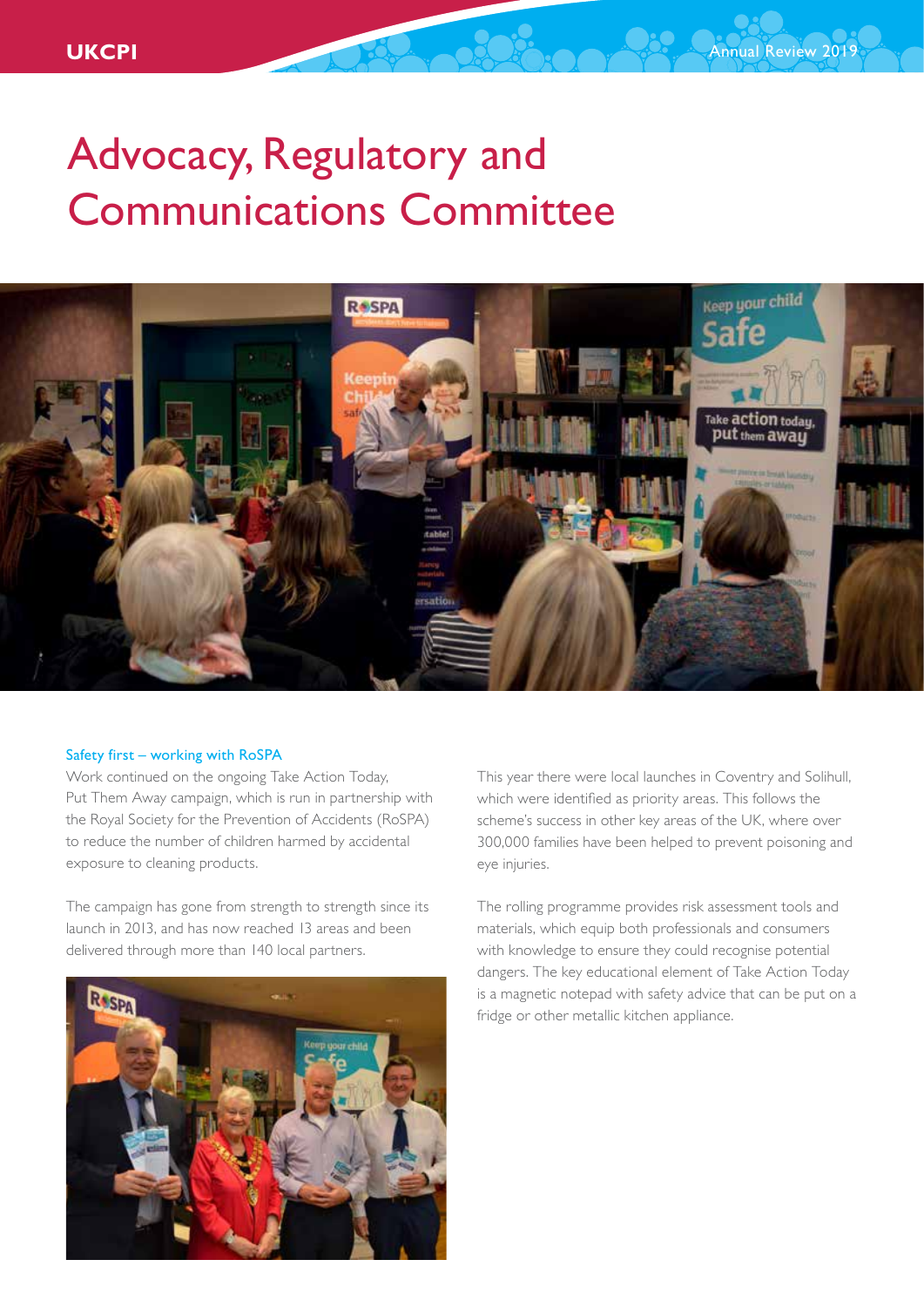## External contacts and stakeholders

In addition to a specific external affairs programme to meet and brief a number of key groups and opinion formers throughout 2019, UKCPI worked closely with other trade associations, government departments, NGOs, external stakeholders and the media on matters of common interest. These have included:

- Allergy UK
- Alliance of Chemical Associations (ACA)
- American Cleaning Institute (ACI)
- Association for Soaps, Detergents and Maintenance Products (AISE)
- Asthma UK
- British Aerosols Manufacturers Association (BAMA)
- British Association for Chemical Specialities (BACS)
- British Brands Group
- British Cleaning Council (BCC)
- British Coatings Federation (BPF)
- British Plastics Federation (BPF)
- British Retail Consortium (BRC)
- British Standards Institute (BSI)
- Chemical Business Association (CBA)
- UK Chemical Industries Supply Chain Expo (ChemUK)
- Cleaning Products Europe
- UK Chemicals Stakeholders Forum (CSF)
- Child Accident Prevention Trust (CAPT)
- Cleaning Industry Liaison Forum (CILF)
- Confederation of British Industry (CBI)
- Cosmetics, Toiletry and Perfumery Association (CTPA)
- Department for Business, Energy and Industrial Strategy (BEIS)
- Department of Environment, Food and Rural Affairs (DEFRA)
- Department for Exiting the EU (DExEU)
- Department for Transport (DfT)
- Environment Agency Chemicals Liaison Group
- Euromonitor
- Health and Safety Executive Committees (HSE)
- Health and Safety Laboratories (HSL)
- Home Office
- Hubbub
- Industry Council for Packaging and the Environment (Incpen)
- International Fragrance Association (IFRA UK)
- International Scientific Forum on Home Hygiene (IFH)
- National Poisons Information Service, Birmingham (NPIS)
- Ricardo Consulting
- Royal Society for the Prevention of Accidents (RoSPA)
- Sense about Science (SaS)
- Science Media Centre (SMC)
- Trade Association Forum (TAF)
- UNSCoEGHS
- Waste and Resources Action Programme (WRAP)

## All Party Manufacturing Group (APMG)

## All-Party Parliamentary manufacturing Group

UKCPI is a member of the All-Party Parliamentary Manufacturing Group (APMG), which exists to encourage the exchange of

knowledge and understanding between Parliament and the UK's diverse manufacturing industries. The APMG helps to raise the profile of manufacturing both inside and outside of Parliament. Made up of more than 30 parliamentarians from all parties and both Houses, the APMG is co-chaired by Chris Green MP (Con) and Barry Sheerman MP (Lab).

## Annual Dinner

Every year UKCPI organises an annual dinner in the Palace of Westminster which provides an opportunity for UKCPI members to network with Members of Parliament and key stakeholders.

All these organisations contributed to the influence and effectiveness of UKCPI during 2019.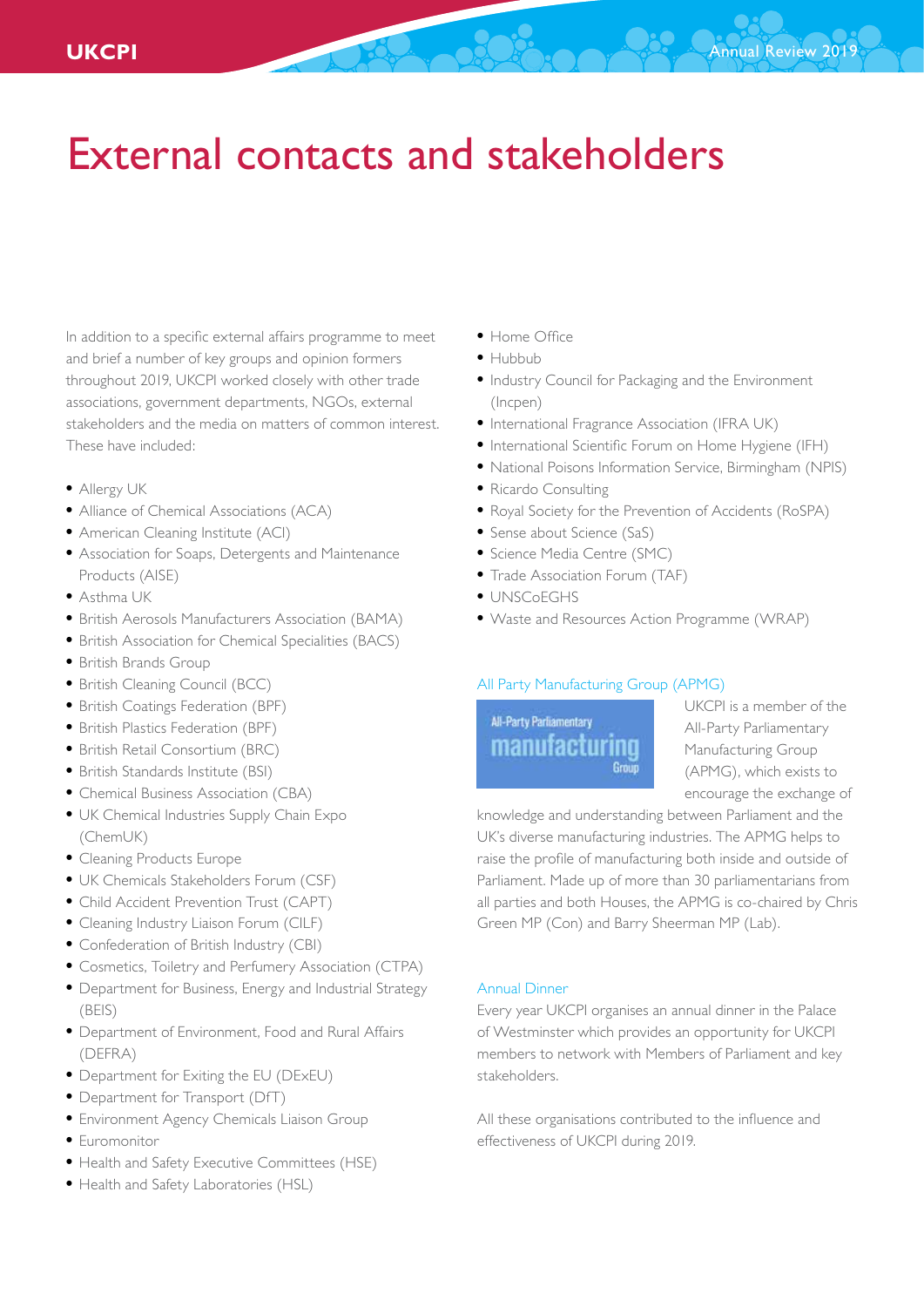## Member benefits

*UKCPI members benefit from a range of services including free meetings and seminars, individual support and guidance, newsletters and a private extranet updated every month.*

### Technical and regulatory support and guidance

All members have direct access to the Technical Manager on a one-to-one basis and this service continues to be well used, particularly on future Brexit scenarios.

Key issues such as labelling and biocide regulations are a frequent topic and this reflects the number of ongoing changes in the legislation that members have to keep up with.

Feedback from companies showed that the work of the association on these issues was a major factor for membership satisfaction.

## Advocacy

Of great value to members is UKCPI's access to and credibility with officials and policy makers. This often means UKCPI is asked to meet and contribute to Government thinking prior to initiatives being fully developed. This has been essential during 2019 and the Government's preparations for a Brexit.

## European link

UKCPI staff are directly linked to the European association AISE at key points from board level through to many of the working groups. This means that UKCPI is in a position to both contribute to and influence AISE policy and in turn its influence on EU policy, as well as keep UK member companies up to date on issues affecting their businesses. This strong relationship with AISE will be important during the Brexit negotiations and beyond.

## Regional meetings

UKCPI runs two regional meetings each year, aimed at updating member companies that are not directly involved in the committees of the association. They are well attended by a broad range of members and we are always pleased to see new faces.



This year's first event included presentations on the impact of Brexit on regulations for cleaning products such as CLP, BPR and the Detergents Regulations. For the second event of 2019, topics included fragrance formulations, legislative updates and officials from both Defra and BEIS briefed members on the latest Brexit developments.

## Newsletter and monthly email update

A monthly email newsletter includes updates on UKCPI activity, reminders of forthcoming meetings and events, and a summary of relevant news stories that have appeared in the media each month.

## Members' extranet

The extranet allows UKCPI members to search for the latest updates on issues covered by UKCPI, AISE and the various committees. Tracking of UKCPI meetings, issues and position papers is also available for members here. A monthly email summarises the latest documents uploaded to the extranet and allows members to click through and log in.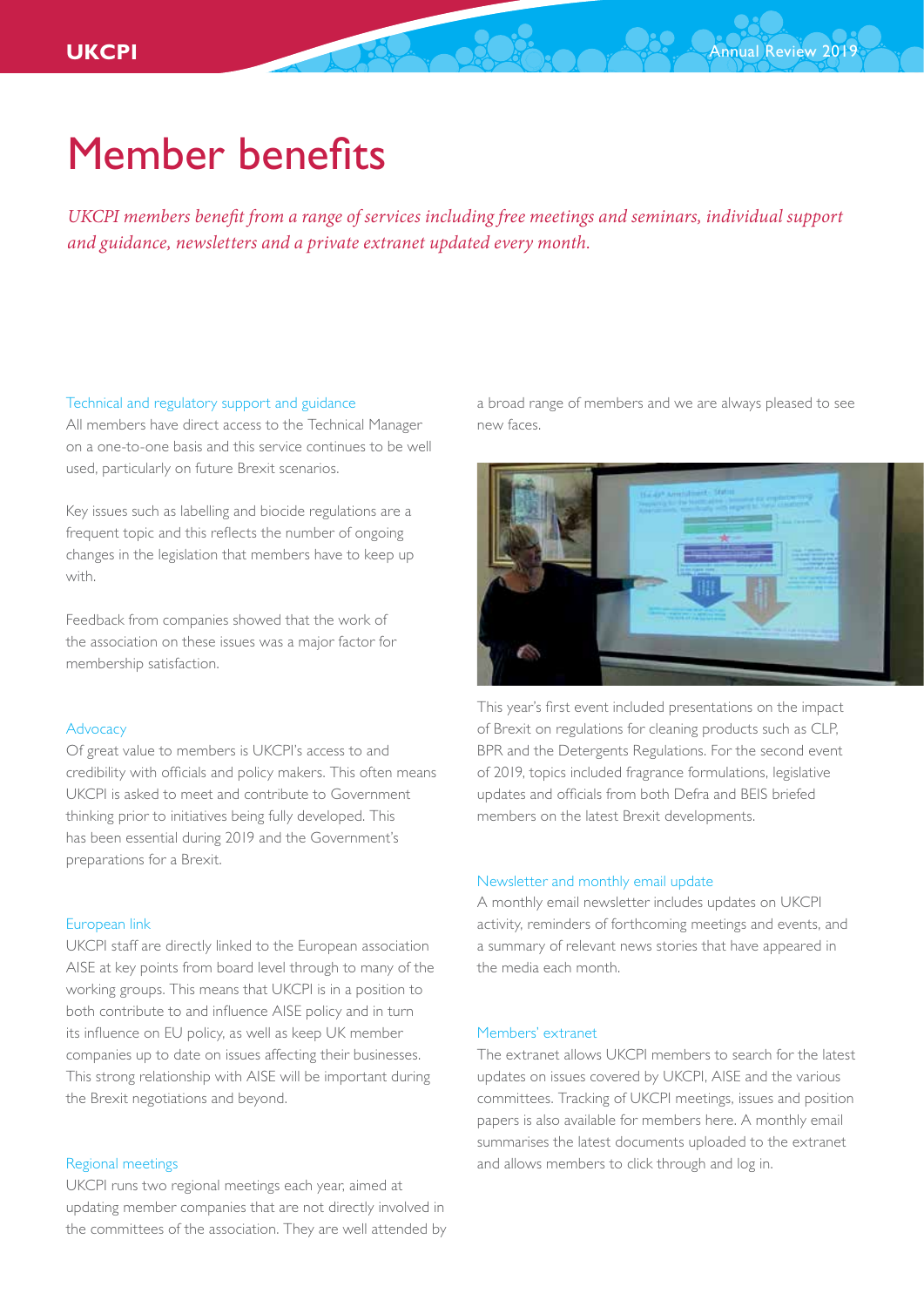## UKCPI council and legal panel

## UKCPI Council

Bruce Maxwell, Dri-Pak (Chair) Tony Appleton, Procter & Gamble UK & Ireland Amy Barker, SC Johnson Duane Butterfield, Ecolab Gemma Cleland, Unilever UK & Ireland Ian Croft, Robert McBride Mark Cunningham, PZ Cussons (UK) Rhian Eckley, Unilever UK & Ireland Rowland Furse, Henkel UK Jerome Gourbeault, RB (UK) Helen Herd, Robert McBride Rob Keeling, Airpure Philip Malpass, UKCPI (Secretary) Gillian Marsh, Procter & Gamble UK & Ireland Howard Moss, London Oils / Astonish Helge Mueller, Diversey Brandon Pilling, ACDOPRO Susanna Speirs, Unilever UK & Ireland

## UKCPI Legal panel

The UKCPI legal panel in 2019, consisting of Tony Appleton and Susanna Speirs, continued to advise UKCPI on any legal matters concerning the industry.